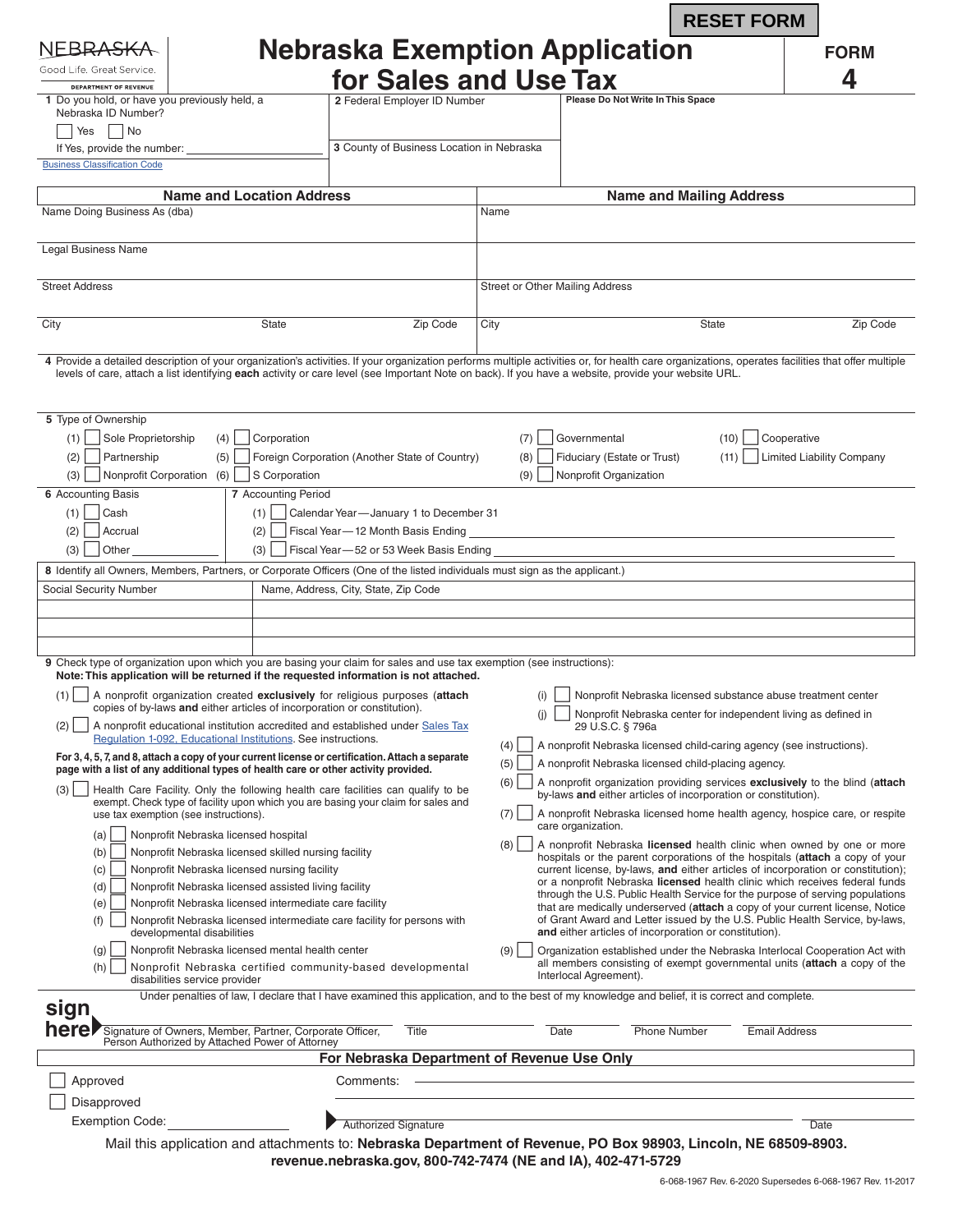## **Instructions**

**Who May File.** Any qualified nonprofit organization wishing to make tax exempt purchases of property or taxable services, to be used by and for the purposes of the exempt facility or activities, or portion of the facility, of the organization. Most nonprofits do not qualify for sales and use tax exemption. The fact that an organization is nonprofit does not, by itself, entitle an organization to be exempt from sales and use tax. Only the specific types of facilities or activities identified on this form will qualify for an exemption. Suborganizations do not normally qualify for the exemption even though they operate in support of or under the guidance of an exempt organization. An exemption does not extend to a person or organization purchasing property which will be given or donated to an exempt organization. Please provide brochures, pamphlets, website URL address, etc., providing details on what your organization does. **Important Note**: Any **nonprofit organization** providing any of the types of health care or services in line 9, boxes 3, 4, 5, 7 or 8, on this form must first be licensed or certified by the Nebraska Department of Health and Human Services (DHHS) to qualify for exemption from sales and use taxes. There is no sales and use tax exemption available prior to these entities or facilities being licensed or certified. They CANNOT issue either a [Resale or Exempt Sale Certificate, Form 13](https://revenue.nebraska.gov/files/doc/tax-forms/f_13.pdf), or a [Purchasing Agent Appointment, Form 17](https://revenue.nebraska.gov/files/doc/tax-forms/f_17.pdf), to any retailer for purchases of property, or to any contractor relating to purchases of building materials for construction or repair projects performed prior to being approved. After an entity becomes, licensed or certified, and upon completion of the construction project, it may then submit a Form 4 to the Department. If approved, the entity may then file a [Claim](https://revenue.nebraska.gov/files/doc/tax-forms/f_7.pdf) [for Refund of Sales and Use Tax, Form 7,](https://revenue.nebraska.gov/files/doc/tax-forms/f_7.pdf) for a refund of the sales tax paid or collected, or the use tax remitted, by any contractor on building materials necessary to construct the facility. (See [Sales and Use Tax Regulation 1-017.08B](https://revenue.nebraska.gov/files/doc/legal/regs/1-017.pdf), [Reg-1-](https://revenue.nebraska.gov/sites/revenue.nebraska.gov/files/doc/legal/regs/1-090.pdf) [090.07C](https://revenue.nebraska.gov/sites/revenue.nebraska.gov/files/doc/legal/regs/1-090.pdf) and Reg-[1-092.05C](https://revenue.nebraska.gov/sites/revenue.nebraska.gov/files/doc/legal/regs/1-092.pdf)).

Only the following organizations qualify for a sales and use tax exemption:

- 1. Nonprofit organizations created **exclusively** for religious purposes (see [Reg-1-091, Religious Organizations](https://revenue.nebraska.gov/files/doc/legal/regs/1-091.pdf)).
- 2. Public or nonprofit private Nebraska educational institutions as identified in [Reg-1-092, Educational Institutions](https://revenue.nebraska.gov/files/doc/legal/regs/1-092.pdf). Any nonprofit educational institution must be accredited regionally or nationally and have its primary campus in Nebraska to qualify to be exempt from sales and use tax.

**Important Note:** Nonprofit organizations operating any of the following types of health care facilities or services in line 9, boxes 3, 4, 5, 7 or 8, are **only exempt** on purchases for use at the facility, or portion of the facility, covered by the license that is issued for the exempt type of health care provided. Any other types of health care provided **are not** exempt. Organizations making purchases that are shared by an exempt and taxable portion of the organization must allocate the taxable purchase and either remit use tax, or pay sales tax and claim a refund upon proof of proper allocation.

This exemption **does not** necessarily extend to all functions, activities, or purchases for an organization that provides **multiple levels of care**. This exemption is not issued to the entire organization, but is issued only for the specific type of health care. Organizations providing multiple levels of care, where a portion of the activities within the facility are exempt and other activities are not exempt, **must** provide a list identifying exempt and non exempt portions of the facility or services they provide. For these types of organizations, this exemption applies **only** to the purchases for that portion of the facility that qualifies to be exempt. A separate Form 4 should be submitted for each facility if the organization operates more than one health care facility that may qualify for exemption. Each application must include a copy of the state license issued for that specific type of health care facility.

**Example:** Purchases are made by a nonprofit organization that operates a facility consisting of independent living, licensed assisted living, and licensed skilled nursing care. This nonprofit organization must pay sales and use tax on the purchases related to and used for the independent living portion of the facility. The sales tax exemption is only on those purchases made for the assisted living and skilled nursing areas (for example, a specific wing or number of beds within a designated area of a facility) (see Reg-1-090, [Nonprofit Organizations](https://revenue.nebraska.gov/files/doc/legal/regs/1-090.pdf)).

- 3. The specific types of nonprofit licensed or certified health care facilities/providers that are identified in Box 3 of line 9 may qualify for this exemption. The license or certification must be from the Nebraska DHHS.
- 4. A nonprofit Nebraska licensed child-caring agency. This type of agency is one which provides 24-hour daily care, supervision, custody, or control of children in lieu of care or supervision normally exercised by parents in their own home, and is licensed under [Neb. Rev. Stat. §§ 71-1901 to 71-1904](https://nebraskalegislature.gov/laws/search_range_statute.php?begin_section=71-1901&end_section=71-1904).

 **An organization providing day care, early childhood programs, and periodic care as defined in [Neb. Rev. Stat. § 71‑1910](https://www.nebraskalegislature.gov/laws/statutes.php?statute=71-1910) is not exempt as a child-caring agency. Note:** Foster care homes **cannot** qualify for this exemption.

- 5. A nonprofit Nebraska licensed child-placing agency. This type of agency is one which is authorized to place children in foster family homes or to place children for permanent adoption.
- 6. Nonprofit organizations providing services **exclusively** to the blind.
- 7. A nonprofit Nebraska licensed home health agency, hospice or hospice service, or respite care service.
- 8. Nonprofit Nebraska licensed health clinics, when owned or controlled by one or more hospitals, or the parent corporations of the hospitals, for the purpose of reducing the cost of health services; or which receive federal